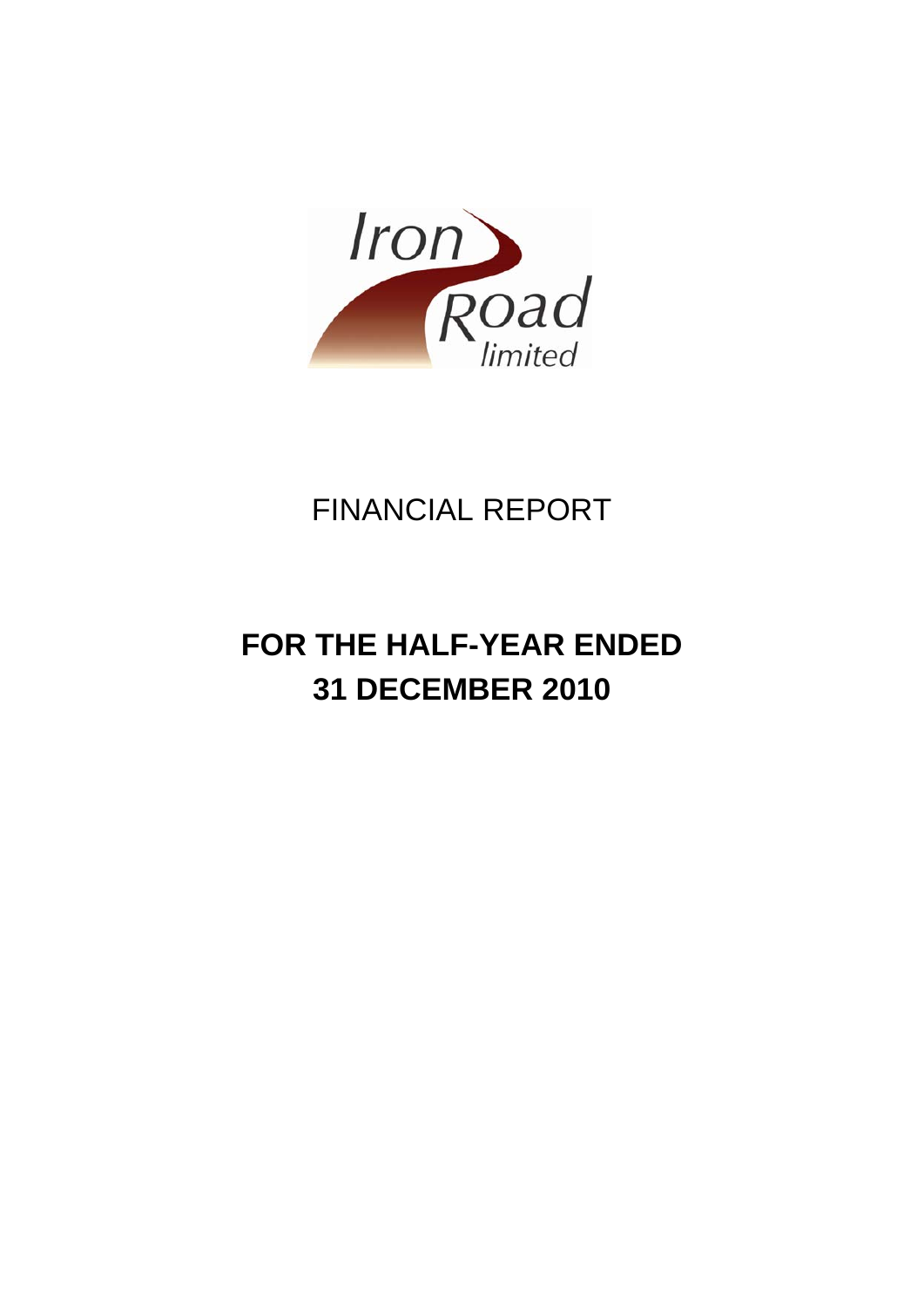

| <b>DIRECTORS' REPORT</b>                                  | 3  |
|-----------------------------------------------------------|----|
| <b>AUDITOR'S INDEPENDENCE DECLARATION</b>                 |    |
| <b>STATEMENT OF COMPREHENSIVE INCOME</b>                  | 8  |
| <b>STATEMENT OF FINANCIAL POSITION</b>                    | 9  |
| <b>STATEMENT OF CHANGES IN EQUITY</b>                     | 10 |
| <b>STATEMENT OF CASH FLOWS</b>                            | 11 |
| <b>NOTES TO THE FINANCIAL STATEMENTS</b>                  | 12 |
| DIRECTORS' DECLARATION                                    | 15 |
| <b>INDEPENDENT AUDITOR'S REVIEW REPORT TO THE MEMBERS</b> | 16 |

**Contents** Page **Page 2011** 

**These interim financial statements do not include all the notes of the type normally included in the annual financial statements. Accordingly, these financial statements are to be read in conjunction with the Annual Report for the year ended 30 June 2010 and any public announcements made by Iron Road Limited during the interim reporting period in accordance with the continuous disclosure requirements of the** *Corporations Act 2001***.**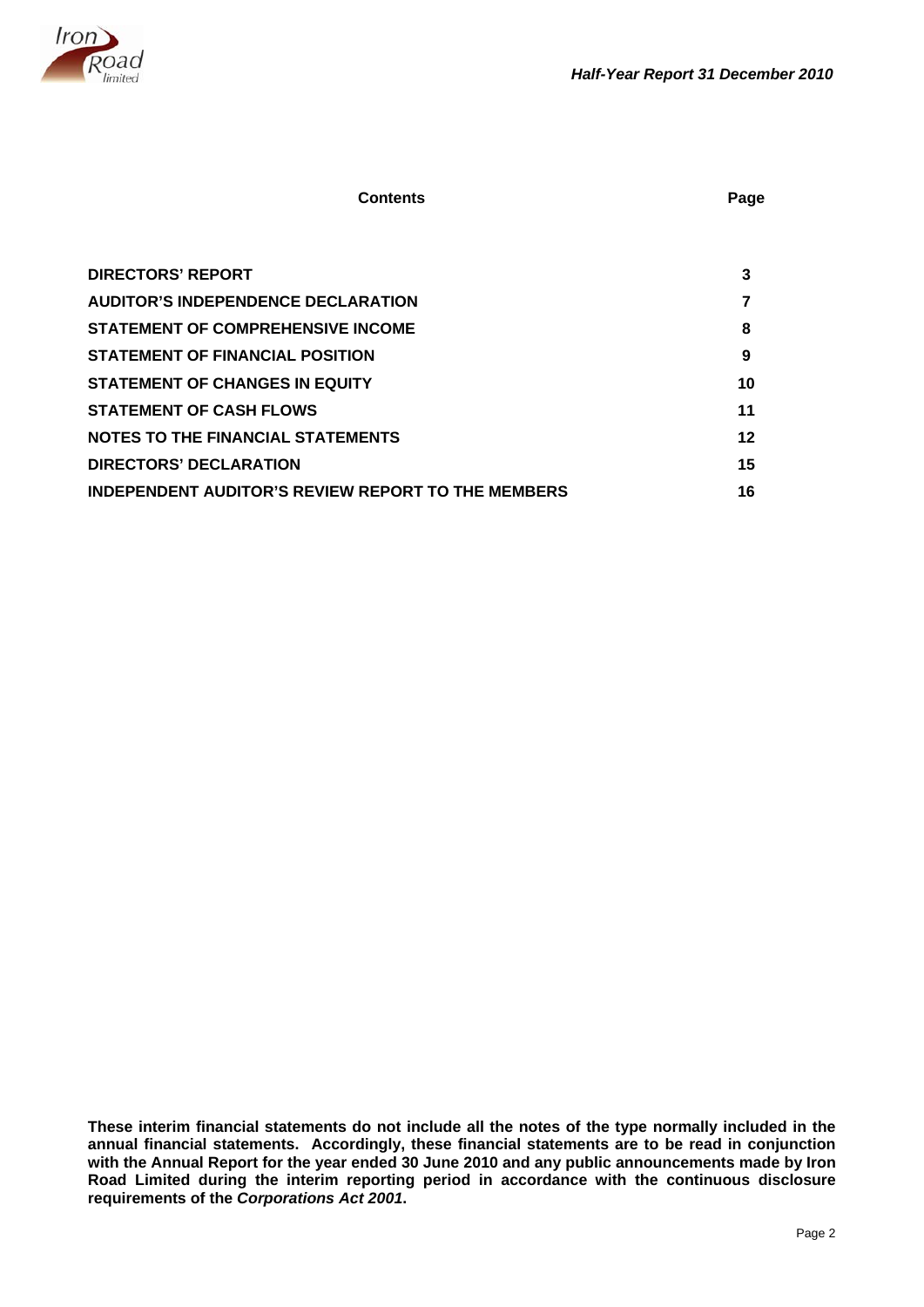

## **DIRECTORS' REPORT**

Your Directors are pleased to present their report on Iron Road Limited at the end of, or during, the half-year ended 31 December 2010.

## **DIRECTORS**

The names of the Directors who held office during or since the end of the half-year, to the date of this report, are:

Julian Gosse (Chairman) Andrew J Stocks (Managing Director) Matthew J Keegan (Non-Executive Director) Jeremy K Ellis (Non-Executive Director) – Appointed 20 December 2010 Ian Hume (Non-Executive Director)

## **REVIEW OF OPERATIONS**

Iron Road continued its high level of activities aimed at advancing the Central Eyre Iron Project (CEIP). Activities included investigation and Mineral Resource drilling, metallurgical testwork programmes and prefeasibility study analyses at the CEIP. This work resulted in the Company announcing subsequent to the reporting period a Global Mineral Resource estimate of 1.2 billion tonnes – the largest iron ore resource in South Australia.

A drilling programme was conducted at the Gawler Iron Project (GIP) investigating nine of ten high-priority geophysical targets. Magnetite gneiss capped by a 10-55m thick zone of oxidized hematite-rich material was encountered at all target areas. The Company subsequently secured a 51% interest in the iron rights.

The Board of Iron Road was pleased to announce that Mr Jerry Ellis joined Iron Road as a Non-Executive Director. Mr Ellis has had a long and distinguished career in business, particularly in the resources sector and his experience will be invaluable as Iron Road progresses its flagship project at Central Eyre.

## **Highlights**

#### **Central Eyre Iron Project**

- The Inferred Mineral Resource estimate for Boo-Loo increased to 328Mt @ 17.3% iron.
- Discovery of the Murphy South area and drilling of a 29,000m programme culminated in a 907Mt Mineral Resource estimate for Murphy South compliant with the guidelines of the JORC (2004) Code.
- Global Mineral Resource estimate of 1.2 billion tonnes for the Central Eyre Iron Project published following the reporting period – the largest iron ore resource in South Australia.
- Metallurgical testwork indicates that high quality concentrate maybe produced at coarse grind sizes. Current preferred option is to produce high quality sinter feed of 67.1% Fe at a grind size of -106 micron.
- Studies confirm that the hematite (oxide) component of the mineralisation is upgradable by both gravity and magnetic separation methods, with average concentrate grade of 60% iron.
- Work continues on the prefeasibility study with anticipated completion for Boo-Loo/Dolphin by the end of March 2011. Test work on Murphy South is still in progress and this data will be incorporated into a final combined prefeasibility study document by the end of May 2011.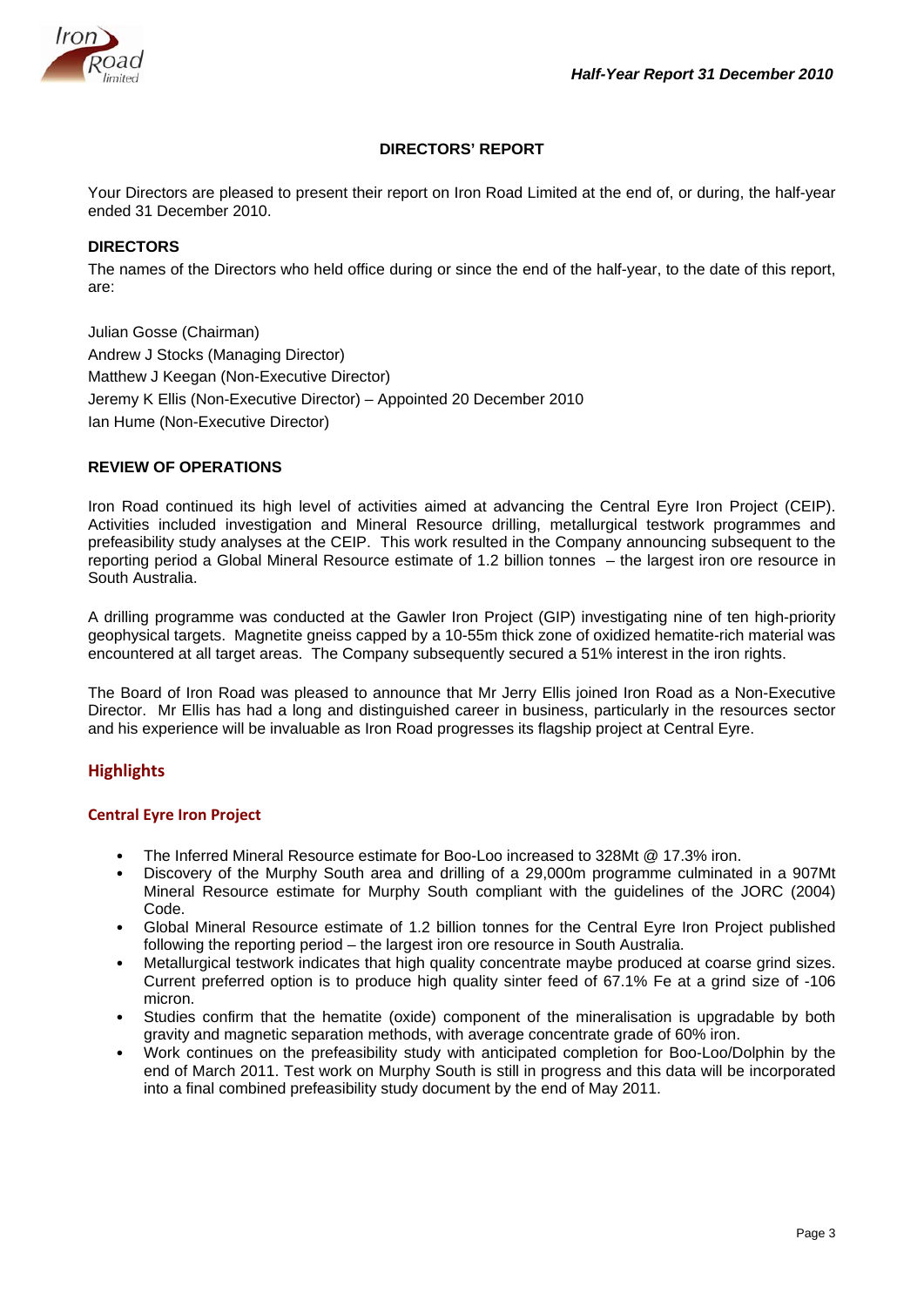

## **Gawler Iron Project**

- Drilling programme of 71 holes successfully completed with the identification of hematite and magnetite mineralisation at all nine geophysical target areas.
- Eighty two samples of magnetite gneiss were selected for a pilot metallurgical study of the beneficiation characteristics of magnetite mineralisation at a coarse grind size of -75 microns. Average iron content of magnetite concentrates is in the range 69-70% Fe with 1.1-2.0% SiO2. Most samples tested meet direct reduction grade specifications and all meet or exceed high grade blast furnace requirements.
- The Company secured a 51% interest in the iron rights at the Gawler Iron Project following the completion of an exploration and evaluation program consisting of aeromagnetic and ground gravity geophysical surveys followed up by reconnaissance drilling.

## **Corporate**

- Placement at A\$0.55 to raise A\$8.1M before costs to fund the drilling programmes and completion of the prefeasibility study.
- The Company announced in December 2010 that Mr Jerry Ellis joined the Board as a Non-Executive Director. Mr Ellis has had a long and distinguished career in business, particularly in the resources sector, including three decades at BHP Ltd, Chairing the company from 1997 to 1999.

| Murphy South Mineral Resource Estimate |              |                      |                |               |                         |              |          |            |
|----------------------------------------|--------------|----------------------|----------------|---------------|-------------------------|--------------|----------|------------|
| Resource<br>Classification             | Oxidation    | <b>Material Type</b> | Tonnes<br>(Mt) | Fe<br>$(\% )$ | SiO <sub>2</sub><br>(%) | AI2O3<br>(%) | P<br>(%) | LOI<br>(%) |
|                                        | Fresh        | Disseminated         | 242            | 17.7          | 52.4                    | 12.0         | 0.09     | 0.3        |
|                                        |              | Banded               | 53             | 13.4          | 54.6                    | 14.1         | 0.07     | 0.5        |
| Inferred                               | Transitional | Disseminated         | 27             | 16.3          | 50.6                    | 14.0         | 0.06     | 5.7        |
| Oxide                                  | and banded   | 43                   | 16.4           | 50.3          | 14.0                    | 0.06         | 5.9      |            |
| <b>Total Inferred</b>                  |              | 365                  | 16.8           | 52.4          | 12.7                    | 0.08         | 1.4      |            |
|                                        |              |                      |                |               |                         |              |          |            |
| Indicated                              | Fresh        | Disseminated         | 290            | 19.2          | 51.6                    | 11.5         | 0.10     | 0.2        |
|                                        |              | <b>Banded</b>        | 252            | 13.6          | 54.4                    | 14.0         | 0.08     | 0.5        |
| <b>Total Indicated</b>                 |              |                      | 542            | 16.6          | 52.9                    | 12.6         | 0.09     | 0.3        |
|                                        |              |                      |                |               |                         |              |          |            |
| <b>Total Murphy South</b>              |              |                      | 907            | 16.7          | 52.7                    | 12.6         | 0.08     | 0.7        |

|                            |              |                |           | <b>Boo-Loo Mineral Resource Estimate</b> |                        |          |                |
|----------------------------|--------------|----------------|-----------|------------------------------------------|------------------------|----------|----------------|
| Resource<br>Classification | Oxidation    | Tonnes<br>(Mt) | Fe<br>(%) | SiO <sub>2</sub><br>$\frac{1}{2}$        | AI2O3<br>$\frac{1}{2}$ | P<br>(%) | LOI<br>$(\% )$ |
|                            | Fresh        | 277            | 17.3      | 52.5                                     | 11.5                   | 0.095    | 0.5            |
| Inferred                   | Transitional | 13             | 17.0      | 52.4                                     | 11.6                   | 0.094    | 10.7           |
|                            | Oxide        | 38             | 17.2      | 52.1                                     | 11.6                   | 0.094    | 10.8           |
| Total                      |              | 328            | 17.3      | 52.4                                     | 11.5                   | 0.095    | 2.1            |

The Murphy South and Boo-Loo mineral resource estimates were carried out following the guidelines of the JORC Code (2004) by Coffey Mining Ltd.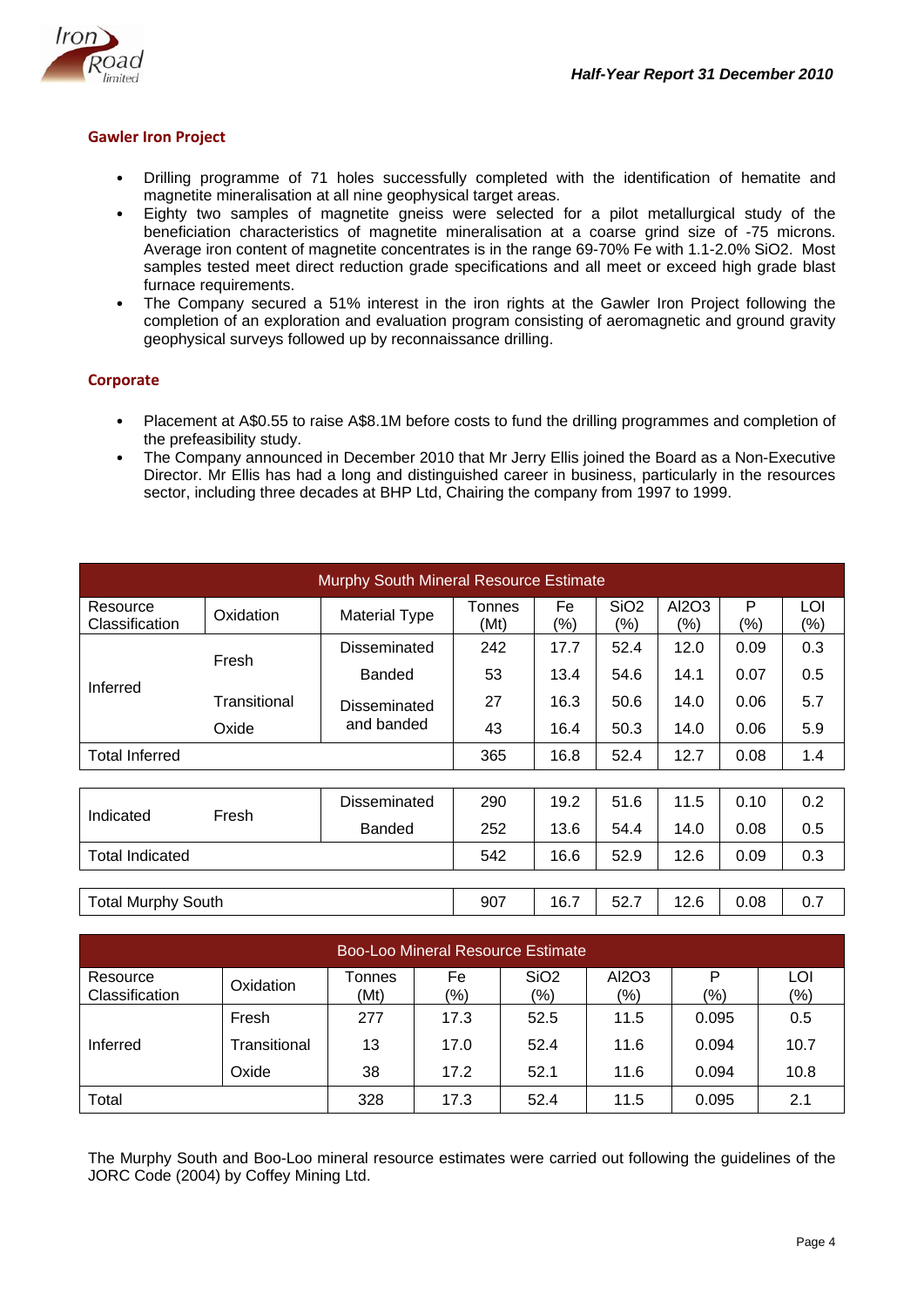

|                            |              | Central Eyre Iron Project Global Mineral Resource Estimate |           |                         |              |          |            |
|----------------------------|--------------|------------------------------------------------------------|-----------|-------------------------|--------------|----------|------------|
| Resource<br>Classification | Oxidation    | Tonnes<br>(Mt)                                             | Fe<br>(%) | SiO <sub>2</sub><br>(%) | AI2O3<br>(%) | P<br>(%) | LOI<br>(%) |
|                            | Fresh        | 572                                                        | 17.1      | 52.7                    | 12.0         | 0.09     | 0.4        |
| Inferred                   | Transitional | 40                                                         | 16.5      | 51.2                    | 13.2         | 0.07     | 7.3        |
|                            | Oxide        | 81                                                         | 16.8      | 51.1                    | 12.9         | 0.08     | 8.2        |
| <b>Total Inferred</b>      |              | 693                                                        | 17.0      | 52.4                    | 12.1         | 0.09     | 1.7        |
| Indicated                  | Fresh        | 541                                                        | 16.6      | 52.9                    | 12.6         | 0.08     | 0.3        |
|                            |              |                                                            |           |                         |              |          |            |
| Total                      |              | 1,234                                                      | 16.8      | 52.6                    | 12.3         | 0.09     | 1.1        |

The information in this report that relates to Exploration Results is based on and accurately reflects information compiled by Mr Larry Ingle, who is a fulltime employee of Iron Road Limited and a Member of the Australasian Institute of Mining and Metallurgy. Mr Ingle has sufficient experience relevant to the style of mineralisation and the type of deposits under consideration and to the activity which he is undertaking to qualify as a Competent Person as defined in the 2004 Edition of the "Australasian Code for Reporting of Exploration Results, Mineral Resources and Ore Reserves. Mr Ingle consents to the inclusion in the report of the matters based on his information in the form and context in which it appears.

The information in this report that relates to Mineral Resources is based on and accurately reflects information compiled by Mr Iain Macfarlane and Mr Alex Virisheff, both of Coffey Mining Ltd, who are consultants and advisors to Iron Road Limited and Members of the Australasian Institute of Mining and Metallurgy. Mr Macfarlane and Mr Virisheff have sufficient experience relevant to the style of mineralisation and the type of deposits under consideration and to the activity which they are undertaking to qualify as Competent Persons as defined in the 2004 Edition of the "Australasian Code for Reporting of Exploration Results, Mineral Resources and Ore Reserves". Mr Macfarlane and Mr Virisheff consent to the inclusion in the report of the matters based on their information in the form and context in which it appears.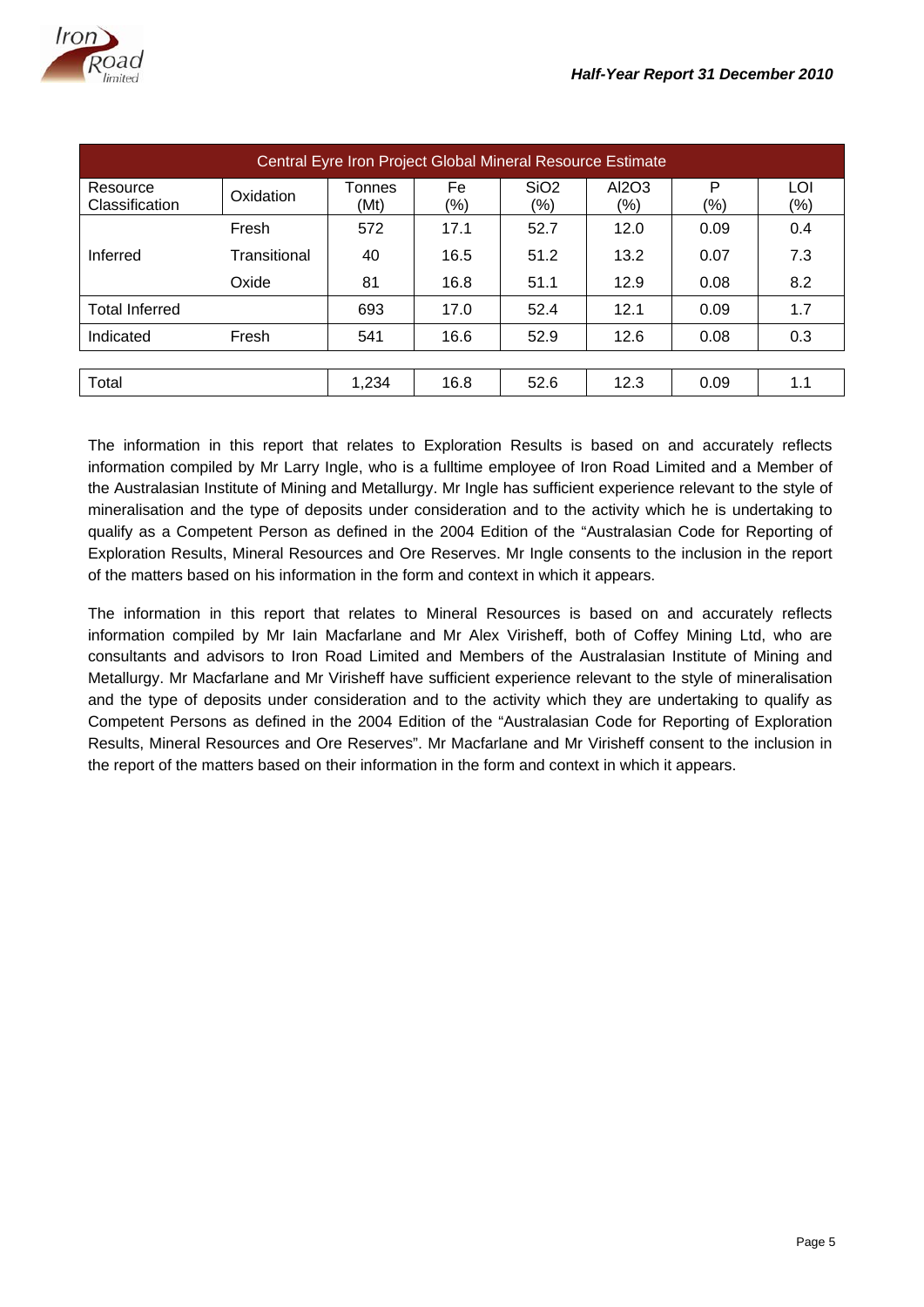

## **RESULTS OF OPERATIONS**

The Company incurred an after tax operating loss for the half-year ended 31 December 2010 of \$8,019,763 (2009: \$4,251,242).

## **AUDITOR'S INDEPENDENCE DECLARATION**

A copy of the Auditors' independence declaration as required under section 307C of the *Corporations Act 2001* is set out on page 7.

This report is made in accordance with a resolution of Directors and signed on behalf of the board by:

de ertidoc

**Andrew Stocks**  Managing Director

Perth, Western Australia 15 March 2011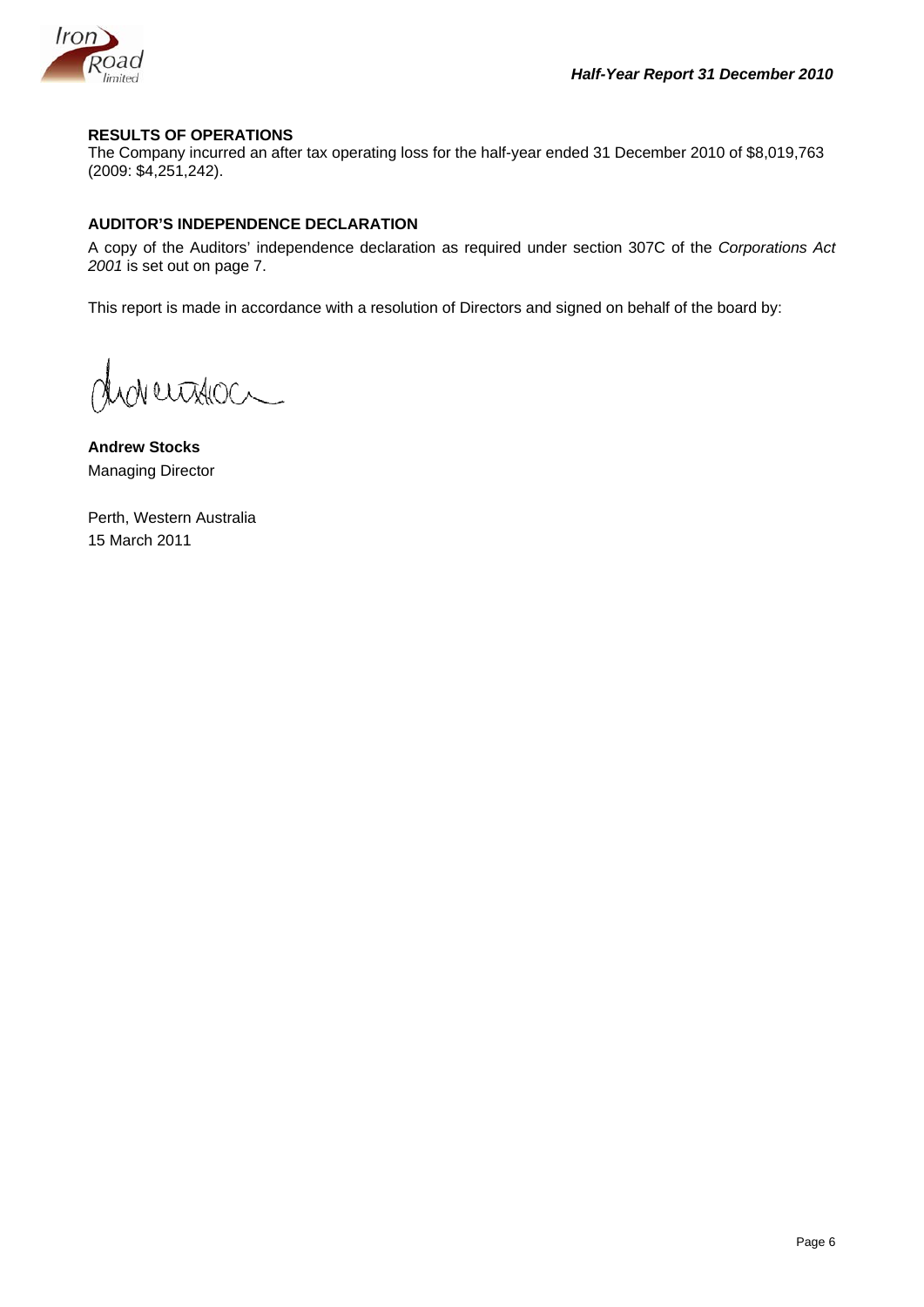

## *Half-Year Report 31 December 2010*



Fax: +8 6382 4601<br>www.bdo.com.au

Tel: +8 6382 4600<br>
Fax: +8 6382 4601 <br>
Subiaco, WA 6008 **www.bdo.com.au** PO Box 700 West Perth WA 6872 Australia

15 March 2011

Board of Directors Iron Road Limited Suite 2, 35-37 Havelock Street WEST PERTH WA 6005

Dear Sirs,

## **DECLARATION OF INDEPENDENCE BY PHILLIP MURDOCH TO THE BOARD OF DIRECTORS OF IRON ROAD LIMITED**

As lead auditor of Iron Road Limited for the period ended 31 December 2010, I declare that, to the best of my knowledge and belief, there have been no contraventions of:

- the auditor independence requirements of the Corporations Act 2001 in relation to the review; and
- any applicable code of professional conduct in relation to the review.

 $Mb.l.l.$ 

**Phillip Murdoch Director** 

**BDO** 

**BDO Audit (WA) Pty Ltd**  Perth, Western Australia

BDO Audit (WA) Pty Ltd ABN 79 112 284 787 is a member of a national association of independent entities which are all members of BDO (Australia) Ltd ABN 77 050 110 275, an Australian company limited by guarantee. BDO Audit (WA) Pty Ltd and BDO (Australia) Ltd are members of BDO International Ltd, a UK company limited by guarantee, and form part of the international BDO network of independent member firms. Liability limited by a scheme approved under Professional Standards<br>Legislation (other than for the acts or omissions of financial s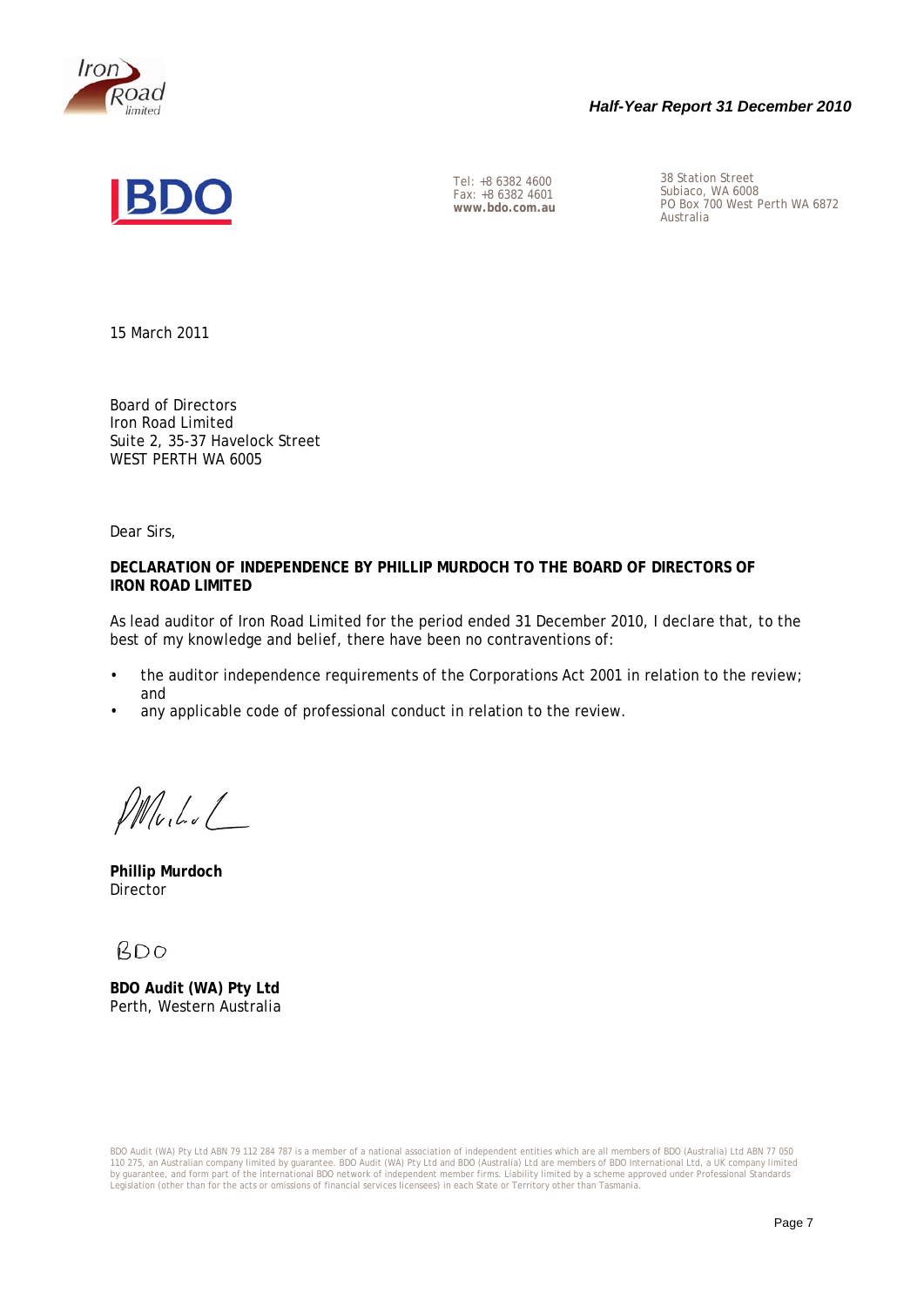

## **STATEMENT OF COMPREHENSIVE INCOME FOR THE HALF-YEAR ENDED 31 DECEMBER 2010**

|                                           |                | Half-year   |             |  |
|-------------------------------------------|----------------|-------------|-------------|--|
|                                           |                | 2010        | 2009        |  |
|                                           | <b>Note</b>    | \$          | \$          |  |
| <b>REVENUE FROM CONTINUING OPERATIONS</b> | $\mathbf 2$    | 55,649      | 39,607      |  |
| <b>EXPENDITURE</b>                        |                |             |             |  |
| Depreciation                              |                | (12, 692)   | (4,249)     |  |
| Employee expenses                         | $\overline{2}$ | (357, 740)  | (271, 697)  |  |
| Superannuation                            |                | (34, 278)   | (25,800)    |  |
| <b>Exploration expenses</b>               |                | (7,853,471) | (805, 027)  |  |
| General expenses                          |                | (429, 647)  | (362, 342)  |  |
| Consulting                                |                | (15,000)    | (52, 500)   |  |
| Travel and accommodation                  |                | (30, 241)   | (34, 302)   |  |
| Share based payment                       |                | (13, 610)   | (2,734,932) |  |
| <b>LOSS BEFORE INCOME TAX</b>             |                | (8,691,030) | (4,251,242) |  |
| Income tax benefit / (expense)            |                | 671,267     |             |  |
| <b>LOSS FOR THE HALF-YEAR</b>             |                | (8,019,763) | (4,251,242) |  |
| Other comprehensive income for            |                |             |             |  |
| the half-year; net of tax                 |                |             |             |  |
| <b>TOTAL COMPREHENSIVE INCOME FOR</b>     |                |             |             |  |
| THE HALF-YEAR ATTRIBUTABLE TO THE         |                |             |             |  |
| <b>OWNERS OF IRON ROAD LIMITED</b>        |                | (8,019,763) | (4,251,242) |  |
| Basic and diluted loss per share (cents)  |                | (9.01)      | (6.99)      |  |

The above statement of comprehensive income should be read in conjunction with the accompanying notes.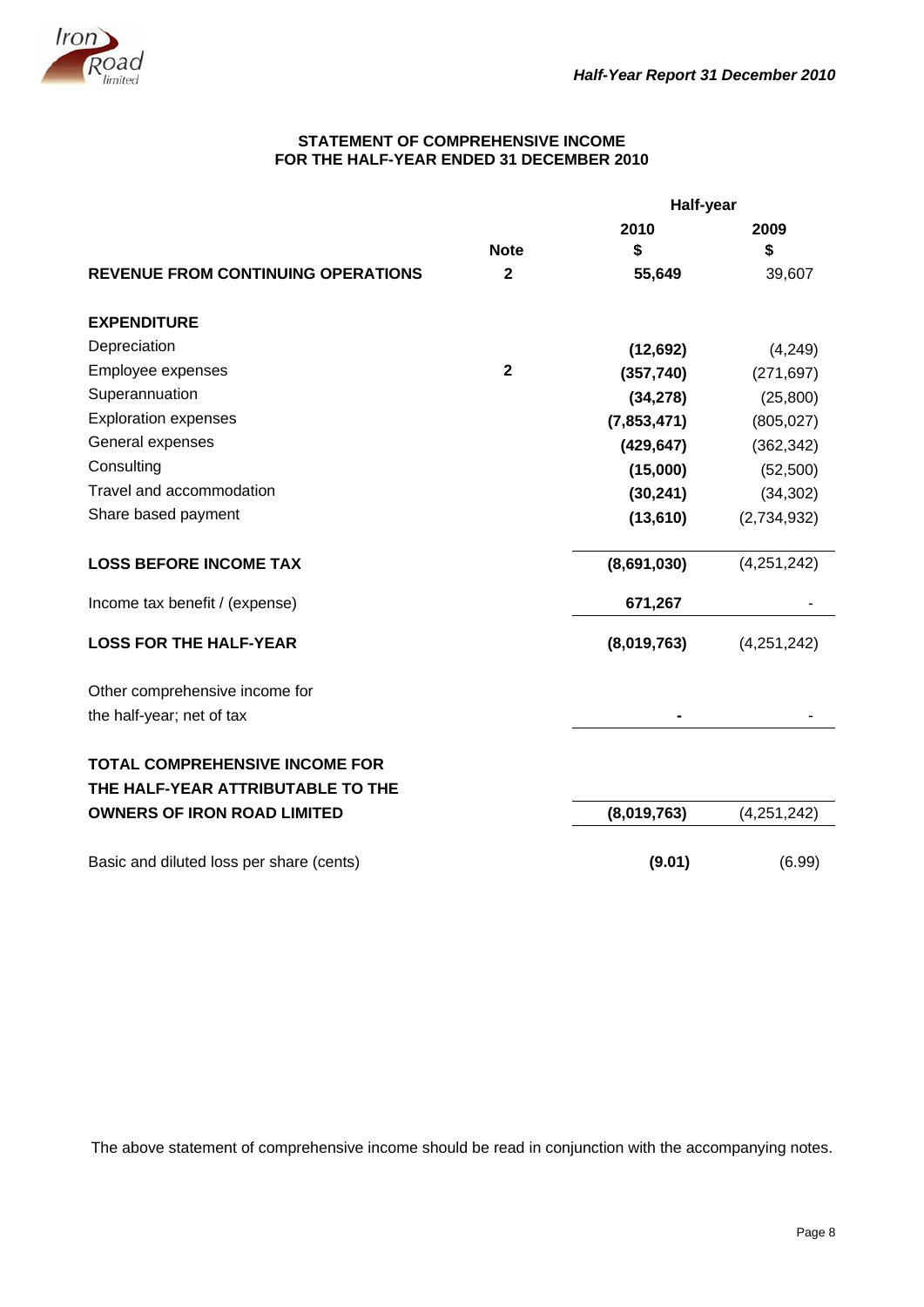

## **STATEMENT OF FINANCIAL POSITION AS AT 31 DECEMBER 2010**

|                                        | <b>Note</b>  | 31 December    | 30 June        |
|----------------------------------------|--------------|----------------|----------------|
|                                        |              | 2010           | 2010           |
|                                        |              | \$             | \$             |
| <b>CURRENT ASSETS</b>                  |              |                |                |
| Cash and cash equivalents              |              | 5,641,536      | 3,071,470      |
| Trade and other receivables            |              | 903,454        | 431,268        |
| <b>TOTAL CURRENT ASSETS</b>            |              | 6,544,990      | 3,502,738      |
| <b>NON-CURRENT ASSETS</b>              |              |                |                |
| Property, plant and equipment          | 5            | 103,235        | 39,590         |
| Capitalised tenement acquisition costs | 6            | 1,197,943      | 655,225        |
| Other assets                           |              | 19,901         | 400            |
| <b>TOTAL NON-CURRENT ASSSETS</b>       |              | 1,321,079      | 695,215        |
| <b>TOTAL ASSETS</b>                    |              | 7,866,069      | 4,197,953      |
| <b>CURRENT LIABILITIES</b>             |              |                |                |
| Trade and other payables               |              | 532,535        | 1,739,197      |
| <b>TOTAL CURRENT LIABILITIES</b>       |              | 532,535        | 1,739,197      |
| <b>TOTAL LIABILITIES</b>               |              | 532,535        | 1,739,197      |
| <b>NET ASSETS</b>                      |              | 7,333,534      | 2,458,756      |
| <b>EQUITY</b>                          |              |                |                |
| Issued capital                         | $\mathbf{3}$ | 27,323,271     | 14,442,340     |
| Reserves                               |              | 4,314,623      | 4,301,013      |
| <b>Accumulated losses</b>              |              | (24, 304, 360) | (16, 284, 597) |
| <b>TOTAL EQUITY</b>                    |              | 7,333,534      | 2,458,756      |

The above statement of financial position should be read in conjunction with the accompanying notes.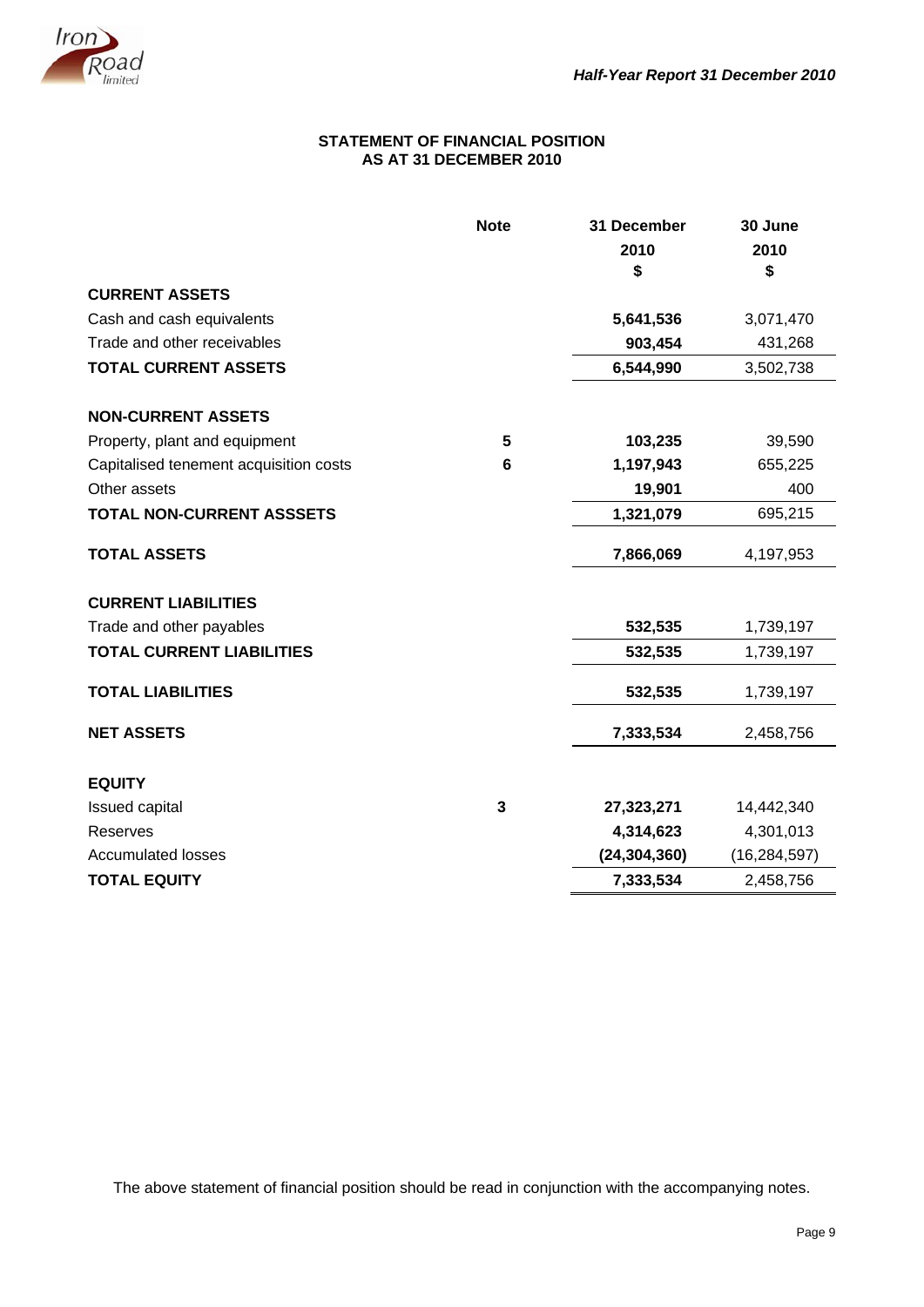

## **STATEMENT OF CHANGES IN EQUITY FOR THE HALF-YEAR ENDED 31 DECEMBER 2010**

|                                    |                          |                              | <b>Share based</b> |                 |
|------------------------------------|--------------------------|------------------------------|--------------------|-----------------|
|                                    | <b>Issued</b><br>capital | Accumulated<br><b>losses</b> | payment<br>reserve | Total<br>equity |
| Balance at 1 July 2009             | 5,598,307                | (4,985,465)                  | 1,250,332          | 1,863,174       |
| <b>Total comprehensive income</b>  |                          |                              |                    |                 |
| for the year                       |                          | (4, 251, 242)                | $\blacksquare$     | (4,251,242)     |
| Capital raising costs              | (45, 381)                | ۰                            |                    | (45, 381)       |
| Issue of share capital             | 2,614,601                | -                            |                    | 2,614,601       |
| Share based payments               |                          |                              | 2,734,932          | 2,734,932       |
| <b>Transactions with owners in</b> |                          |                              |                    |                 |
| their capacity as owners           | 2,569,220                |                              | 2,734,932          | 5,304,152       |
| <b>Balance at 31 December 2009</b> | 8,167,527                | (9, 236, 707)                | 3,985,264          | 2,916,084       |

| Balance at 1 July 2010             | 14,442,340     | (16, 284, 597) | 4,301,013      | 2,458,756   |
|------------------------------------|----------------|----------------|----------------|-------------|
| <b>Total comprehensive income</b>  |                |                |                |             |
| for the year                       | $\blacksquare$ | (8,019,763)    | $\blacksquare$ | (8,019,763) |
| Capital raising costs              | (305, 381)     | ۰              | ۰              | (305, 381)  |
| Issue of share capital             | 13,186,312     |                | ۰              | 13,186,312  |
| Share based payments               | ٠              |                | 13,610         | 13,610      |
| <b>Transactions with owners in</b> |                |                |                |             |
| their capacity as owners           | 12,880,931     |                | 13,610         | 12,894,541  |
| <b>Balance at 31 December 2010</b> | 27,323,271     | (24, 304, 360) | 4,314,623      | 7,333,534   |

The above statement of changes in equity should be read in conjunction with the accompanying notes.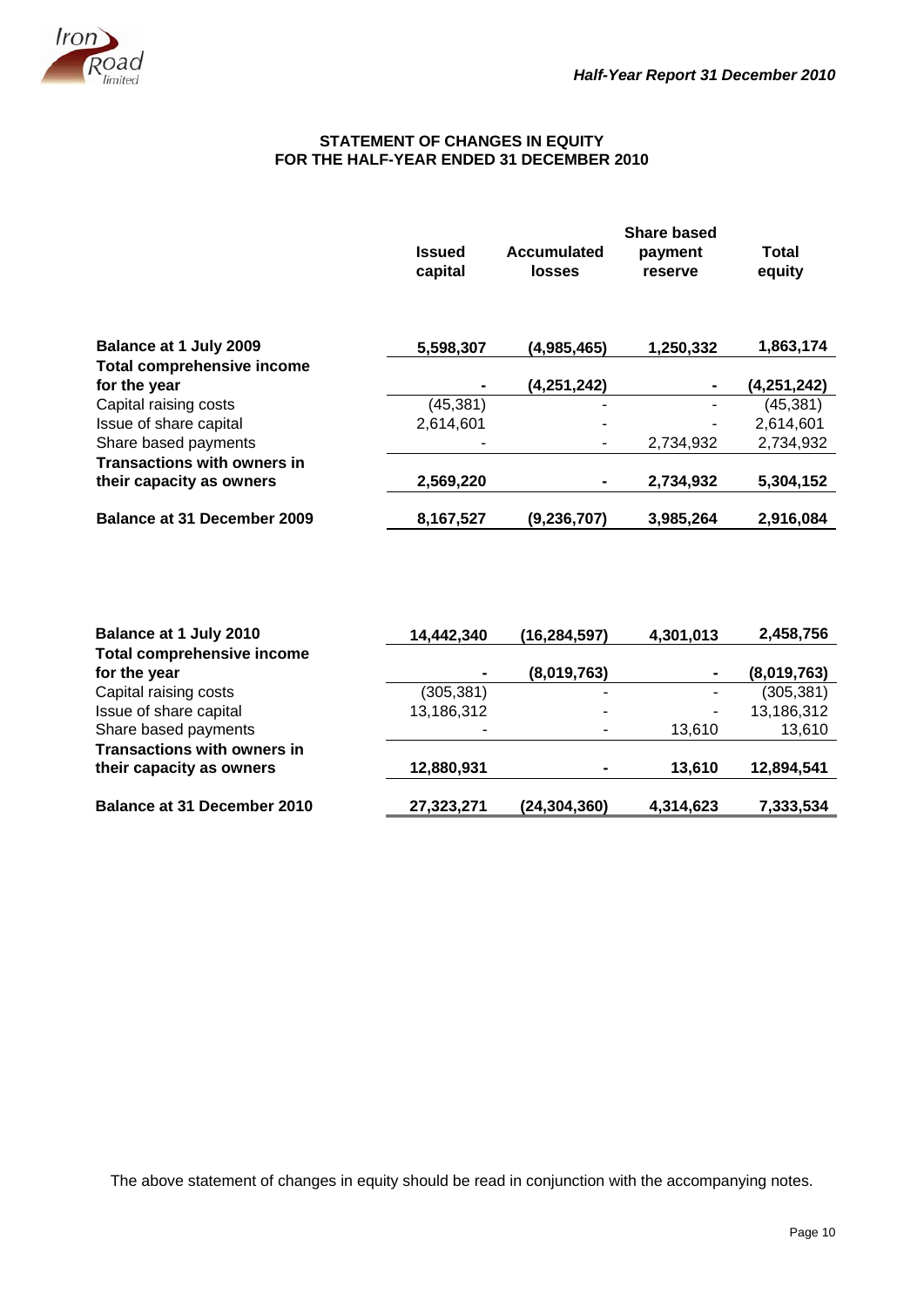

## **STATEMENT OF CASH FLOWS FOR THE HALF-YEAR ENDED 31 DECEMBER 2010**

|                                                             | Half-year   |             |  |
|-------------------------------------------------------------|-------------|-------------|--|
|                                                             | 2010        | 2009        |  |
|                                                             | \$          | S           |  |
| <b>CASH FLOWS FROM OPERATING ACTIVITIES</b>                 |             |             |  |
| Expenditure on exploration and evaluation                   | (7,851,942) | (1,367,200) |  |
| Payments to suppliers and employees                         | (1,902,992) | (435, 646)  |  |
| Interest (paid)/received                                    | (745)       | 11,878      |  |
| Net cash outflow from operating activities                  | (9,755,678) | (1,790,968) |  |
| <b>CASH FLOWS FROM INVESTING ACTIVITIES</b>                 |             |             |  |
| Payment for plant and equipment                             | (76, 337)   | (8,956)     |  |
| Payment for acquisition of prospect                         | (542, 718)  |             |  |
| Interest received                                           | 63,868      |             |  |
| Net cash outflow from investing activities                  | (555, 187)  | (8,956)     |  |
| <b>CASH FLOWS FROM FINANCING ACTIVITIES</b>                 |             |             |  |
| Proceeds from issue of shares/options                       | 13,186,313  | 2,614,601   |  |
| Share issue transaction costs                               | (305, 382)  | (45, 381)   |  |
| Net cash inflow from financing activities                   | 12,880,931  | 2,569,220   |  |
| Net increase/(decrease) in cash and cash equivalents        | 2,570,066   | 769,296     |  |
| Cash and cash equivalents at the beginning of the half-year | 3,071,470   | 1,535,824   |  |
| <b>CASH AND CASH EQUIVALENTS AT THE END OF THE</b>          |             |             |  |
| <b>HALF-YEAR</b>                                            | 5,641,536   | 2,305,120   |  |

The above statement of cash flows should be read in conjunction with the accompanying notes.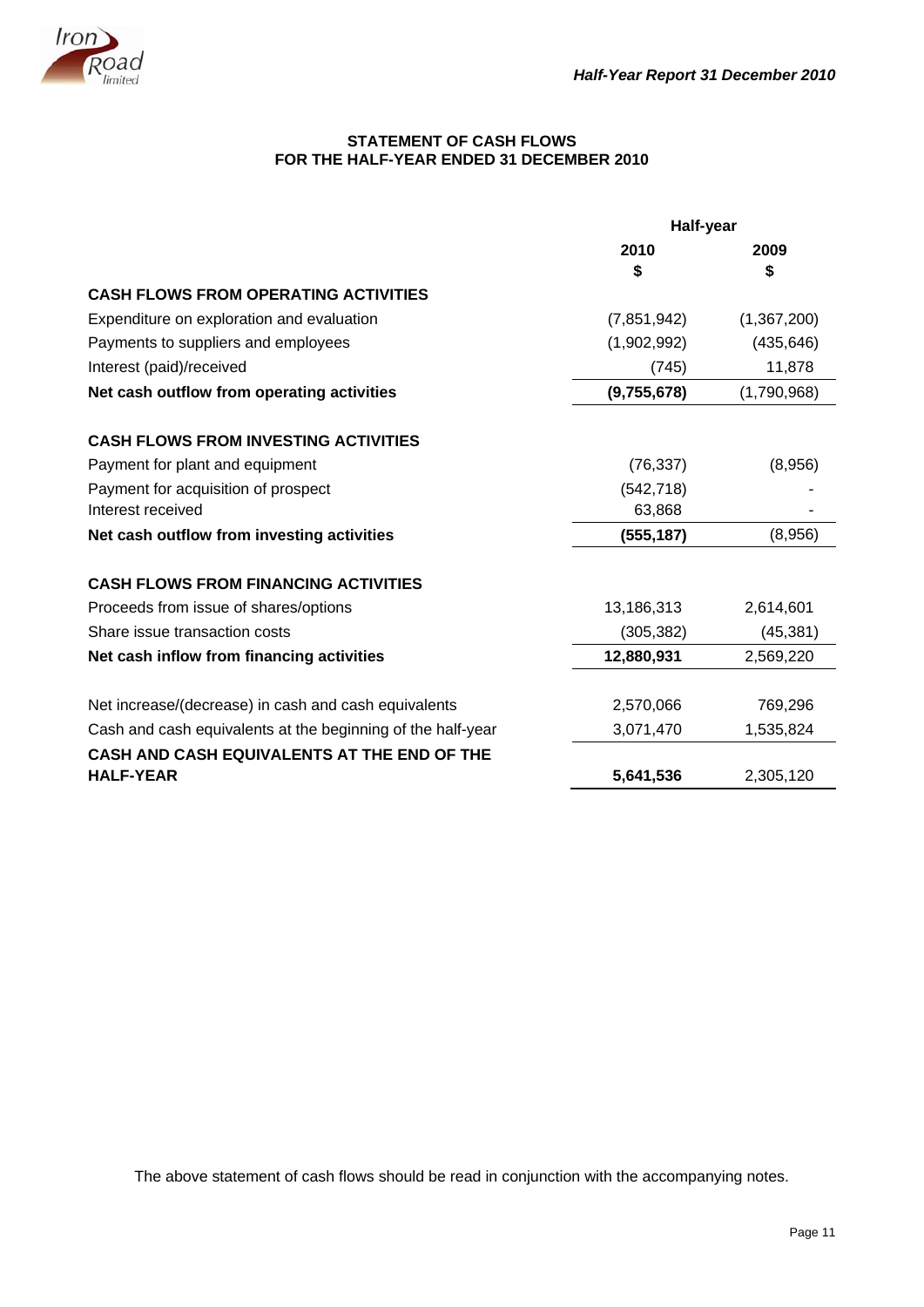

## **NOTES TO THE FINANCIAL STATEMENTS**

## **NOTE 1: BASIS OF PREPARATION OF THE HALF-YEAR FINANCIAL REPORT**

These general purpose financial statements for the interim half-year reporting period ended 31 December 2010 have been prepared in accordance with requirements of the *Corporations Act 2001* and Australian Accounting Standards including AASB 134: Interim Financial Reporting. Compliance with Australian Accounting Standards ensures that the financial statements and notes also comply with International Financial Reporting Standards.

This interim financial report is intended to provide users with an update on the latest annual financial statements of Iron Road Limited. As such, it does not contain information that represents relatively insignificant changes occurring during the half-year within the Company. It is therefore recommended that this financial report be read in conjunction with the annual financial statements of the Company for the year ended 30 June 2010, together with any public announcements made during the half-year.

The same accounting policies and methods of computation have been followed in this interim financial report as were applied in the most recent annual financial statements.

|                                     | 2010<br>\$ | 2009<br>\$ |
|-------------------------------------|------------|------------|
| <b>NOTE 2: REVENUE AND EXPENSES</b> |            |            |
| (a) Revenue                         |            |            |
| Interest received                   | 55,649     | 39,607     |
|                                     | 55,649     | 39,607     |
| (b) Salaries and employee benefits  |            |            |
| Wages and salaries                  | 355,867    | 270,000    |
| Employee relocation expenses        |            | 1,697      |
| Annual leave expense                | 1,873      |            |
|                                     | 357,740    | 271,697    |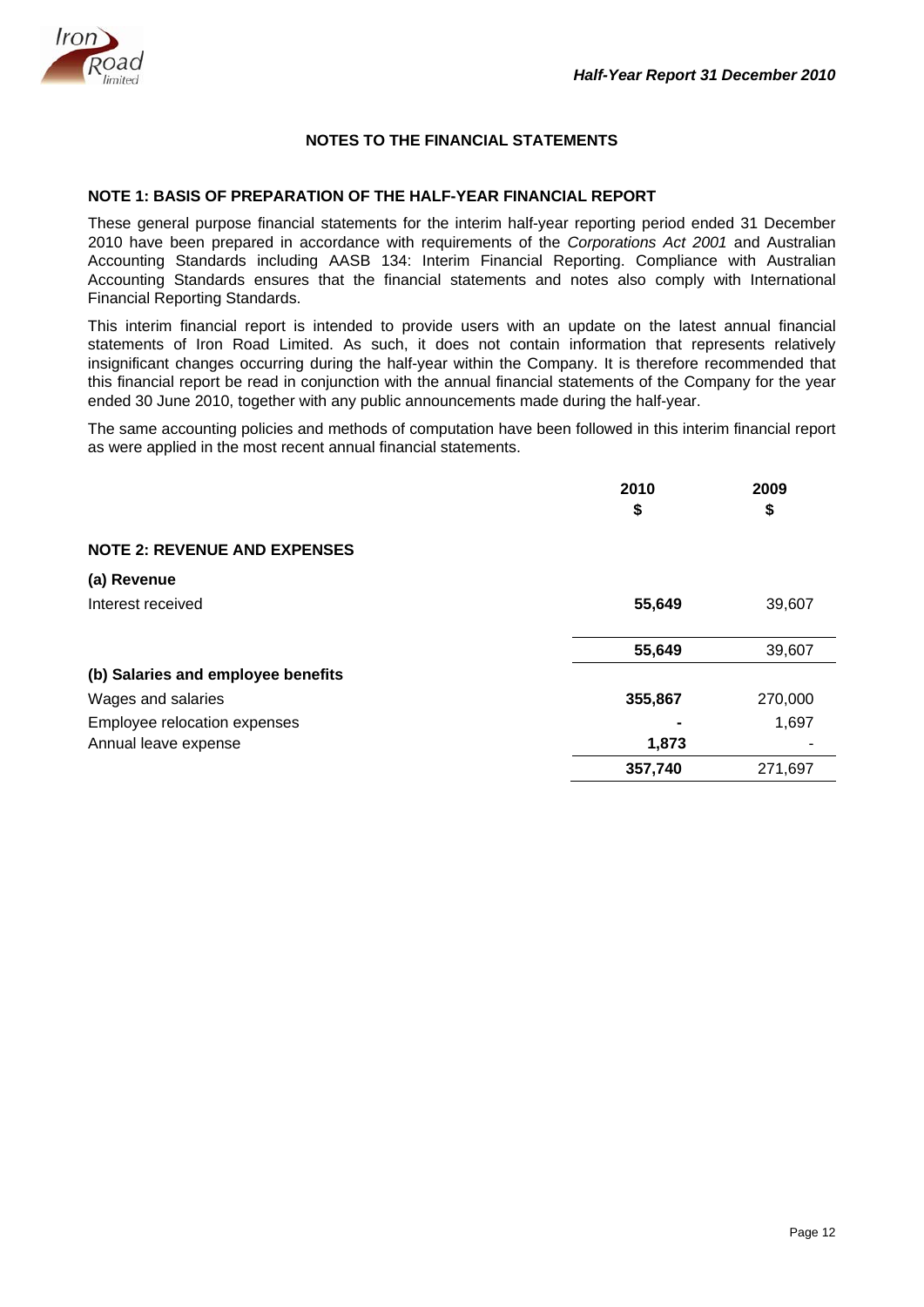

## **NOTES TO THE FINANCIAL STATEMENTS (continued)**

## **NOTE 3: CHANGES IN EQUITY SECURITIES ON ISSUE**

*Movements in share capital* 

|                                                    | <b>Number</b> | S          |
|----------------------------------------------------|---------------|------------|
| Balance 1 July 2010                                | 73,914,473    | 14,442,340 |
| Issued during the half-year:                       |               |            |
| Exercise of 24,761,512 listed options at \$0.20 ea | 24,761,512    | 4,925,545  |
| Share placement issue of 15,019,579 at \$0.55 ea   | 15,019,579    | 8,260,768  |
| Less cost of capital raising                       |               | (305, 382) |
| <b>Balance 31 December 2010</b>                    | 113,695,564   | 27,323,271 |

## **NOTE 4: SEGMENT INFORMATION**

Management has determined the operating segments based on the reports reviewed by the board of directors that are used to make strategic decisions. The entity does not have any operating segments with discrete financial information. The group does not have any customers, and all the group's assets and liabilities are located within Australia.

The Board of Directors review internal management reports on a monthly basis that is consistent with the information provided in the statement of comprehensive income, statement of financial position and statement of cash flows. As a result no reconciliation is required because the information as presented is what is used by the Board to make strategic decisions.

|                                                                   | 2010      | 2009      |
|-------------------------------------------------------------------|-----------|-----------|
| <b>NOTE 5: PROPERTY PLANT AND EQUIPMENT</b>                       | \$        | \$        |
| (a) Property, plant and equipment                                 |           |           |
| Cost                                                              | 136,156   | 54,268    |
| Accumulated depreciation                                          | (32, 921) | (11, 981) |
|                                                                   | 103,235   | 42,287    |
| Reconciliations of the carrying amounts of plant<br>and equipment |           |           |
| Balance at 1 July 2010                                            |           | 39,590    |
| Additions                                                         |           | 76,337    |
| Depreciation expense                                              |           | (12, 692) |
| Balance at 31 December 2010                                       |           | 103,235   |

## **NOTE 6: CAPITALISED TENEMENT ACQUISITION**

| 655.225   |
|-----------|
| 542.718   |
| 1,197,943 |
|           |

#### **NOTE 7: CONTINGENCIES**

**Capitalised tenement acquisition** 

There are no material contingent liabilities or contingent assets of the Company at reporting date.

#### **Note 8: COMMITMENTS**

During the period, the Company has earned its 51% interest in the West Gawler Project with Dominion Gold and as such, is required to sole fund a further \$2,000,000 on the project by no later than 31 July 2011.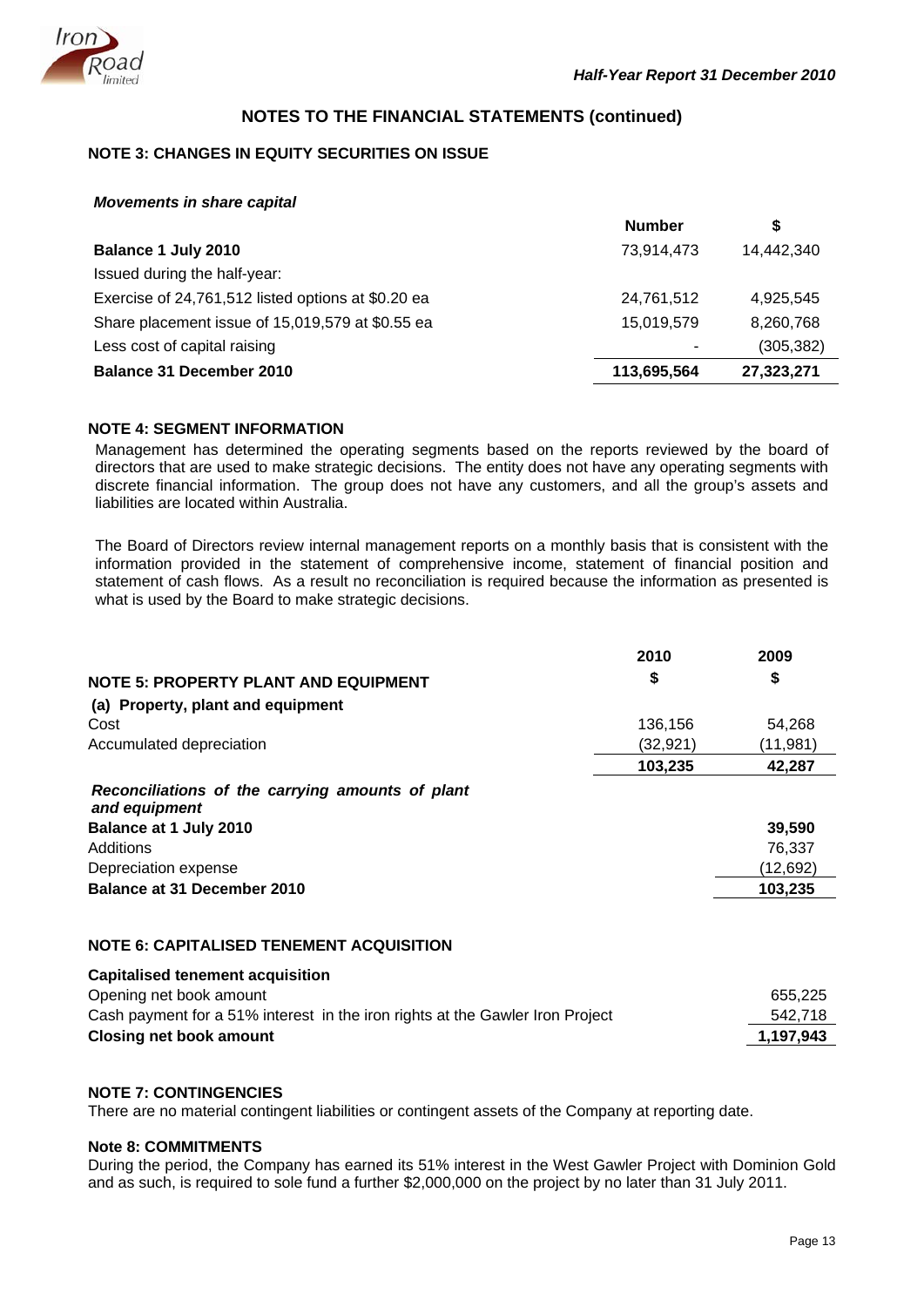

## **NOTES TO THE FINANCIAL STATEMENTS (continued)**

## **NOTE 9: EVENTS AFTER THE BALANCE DATE**

On 7 February 2011, the Company announced that it intends to issue incentive options to Mr Jerry Ellis. The proposed issue is 500,000 options to acquire shares at \$1.00 per share expiring 5 years from the date of issue and will be subject to shareholder approval at the Company's next shareholder meeting.

The Board of Iron Road Limited also announced that it intends to issue 300,000 options to employees under the terms of the Company's Employee Share Option Plan.

No other matters or circumstances have arisen since the end of the half year which have significantly affected or may significantly affect the operations or the state of affairs of the Company in the future financial years.

## **NOTE 10: DIVIDENDS**

There were no dividends paid during the half-year ended 31 December 2010.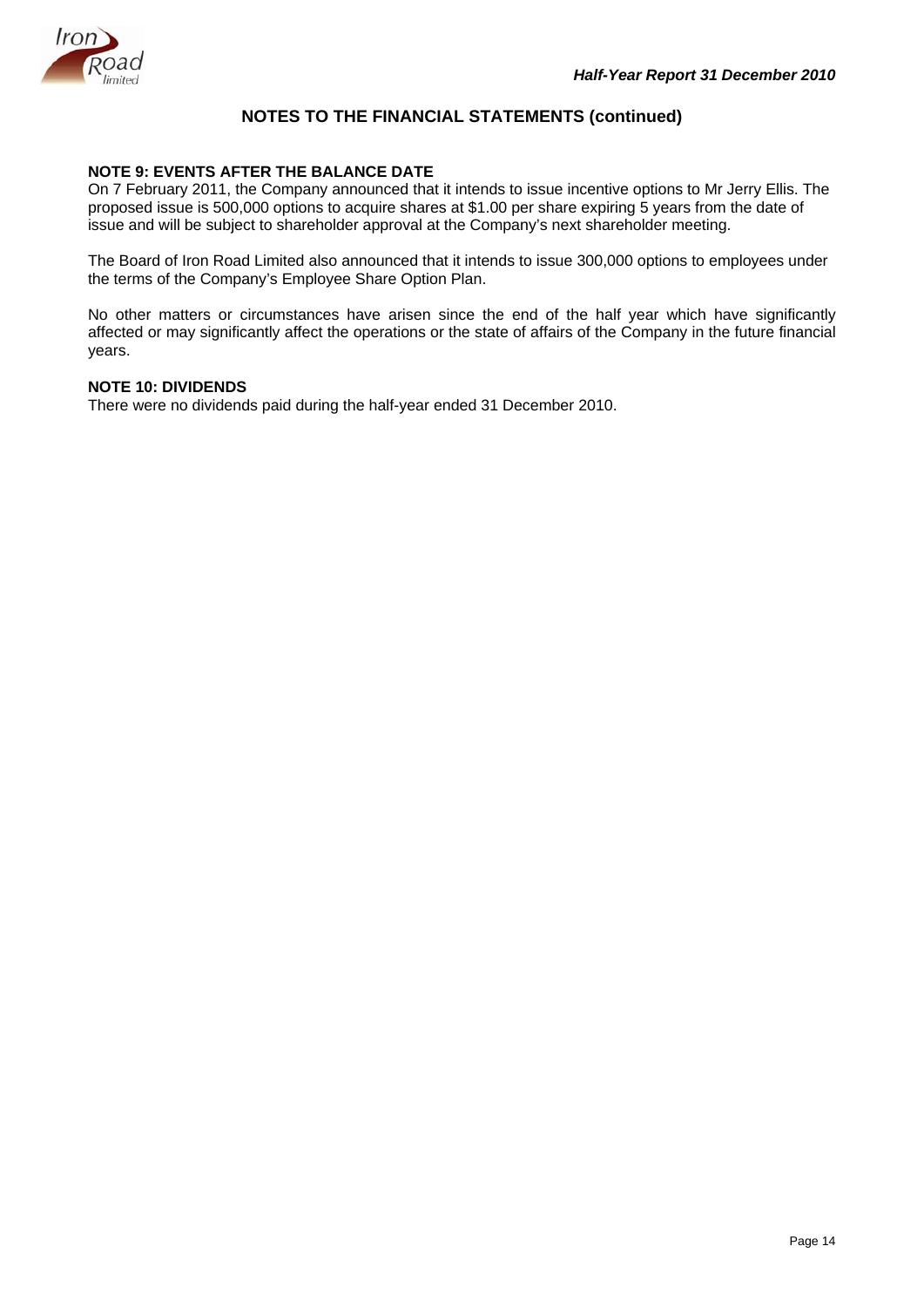

## **DIRECTORS' DECLARATION**

The Directors of the company declare that:

- 1. the financial statements and notes set out on pages 8 to 14 are in accordance with the *Corporations Act 2001*, including:
	- (a) complying with the *Corporations Regulations 2001* and Australian Accounting Standard AASB 134 *Interim Financial Reporting and other mandatory professional requirements; and.*
	- (b) giving a true and fair view of the Company's financial position as at 31 December 2010 and of its performance for the half-year ended on that date; and
- 2. there are reasonable grounds to believe that Iron Road Limited will be able to pay its debts as and when they become due and payable.

This declaration is made in accordance with a resolution of the Directors and is signed for and on behalf of the Directors by:

Werteda

**Andrew Stocks**  Managing Director

Perth, Western Australia 15 March 2011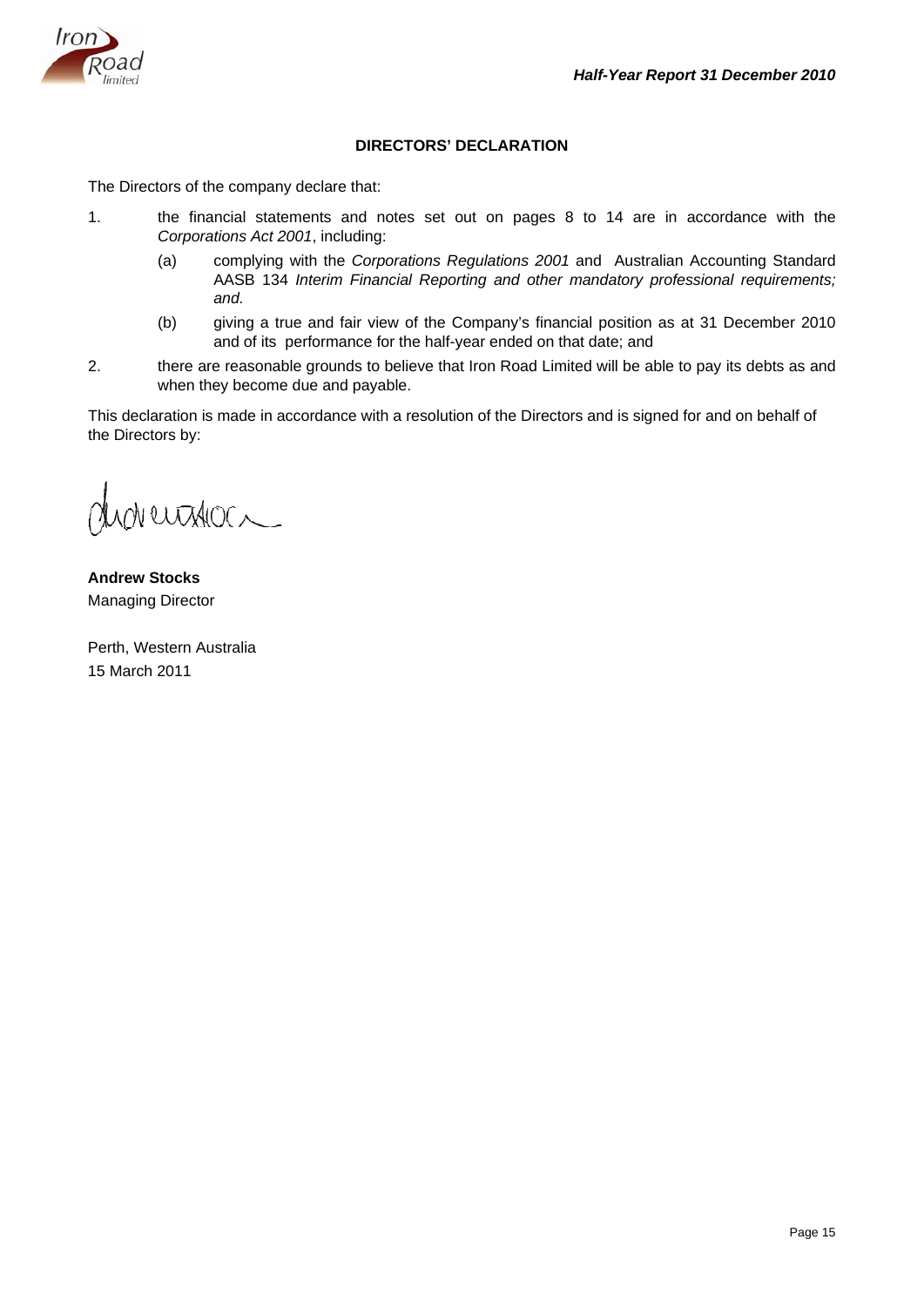



Tel: +8 6382 4600 Fax: +8 6382 4601 **www.bdo.com.au** 

38 Station Street Subiaco, WA 6008 PO Box 700 West Perth WA 6872 Australia

## **INDEPENDENT AUDITOR'S REVIEW REPORT TO THE MEMBERS OF IRON ROAD LIMITED**

## **Report on the Half-Year Financial Report**

We have reviewed the accompanying half-year financial report of Iron Road Limited, which comprises the statement of financial position as at 31 December 2010, and the statement of comprehensive income, statement of changes in equity and statement of cash flows for the halfyear ended on that date, notes comprising a statement of significant accounting policies and other explanatory information, and the directors' declaration.

## **Directors' Responsibility for the Half-Year Financial Report**

The directors of the disclosing entity are responsible for the preparation of the half-year financial report in accordance with Australian Accounting Standards and the *Corporations Act 2001* and for such control as the directors determine is necessary to enable the preparation of the half-year financial report that is free from material misstatement, whether due to fraud or error.

## **Auditor's Responsibility**

Our responsibility is to express a conclusion on the half-year financial report based on our review. We conducted our review in accordance with Auditing Standard on Review Engagements ASRE 2410 *Review of a Financial Report Performed by the Independent Auditor of the Entity*, in order to state whether, on the basis of the procedures described, we have become aware of any matter that makes us believe that the financial report is not in accordance with the *Corporations Act 2001* including: giving a true and fair view of the disclosing entity's financial position as at 31 December 2010 and its performance for the half-year ended on that date; and complying with Accounting Standard AASB 134 *Interim Financial Reporting* and the *Corporations Regulations 2001*. As the auditor of Iron Road Limited, ASRE 2410 requires that we comply with the ethical requirements relevant to the audit of the annual financial report.

A review of a half-year financial report consists of making enquiries, primarily of persons responsible for financial and accounting matters, and applying analytical and other review procedures. A review is substantially less in scope than an audit conducted in accordance with Australian Auditing Standards and consequently does not enable us to obtain assurance that we would become aware of all significant matters that might be identified in an audit. Accordingly, we do not express an audit opinion.

#### **Independence**

In conducting our review, we have complied with the independence requirements of the *Corporations Act 2001*. We confirm that the independence declaration required by the *Corporations Act 2001,* which has been given to the directors of Iron Road Limited, would be in the same terms if given to the directors as at the time of this auditor's report.

Legislation (other than for the acts or omissions of financial services licensees) in each State or Territory other than Tasmania.<br>Legislation (other than for the acts or omissions of financial services licensees) in each BDO Audit (WA) Pty Ltd ABN 79 112 284 787 is a member of a national association of independent entities which are all members of BDO (Australia) Ltd ABN 77 050 110 275, an Australian company limited by guarantee. BDO Audit (WA) Pty Ltd and BDO (Australia) Ltd are members of BDO International Ltd, a UK company limited<br>by guarantee, and form part of the international BDO network of